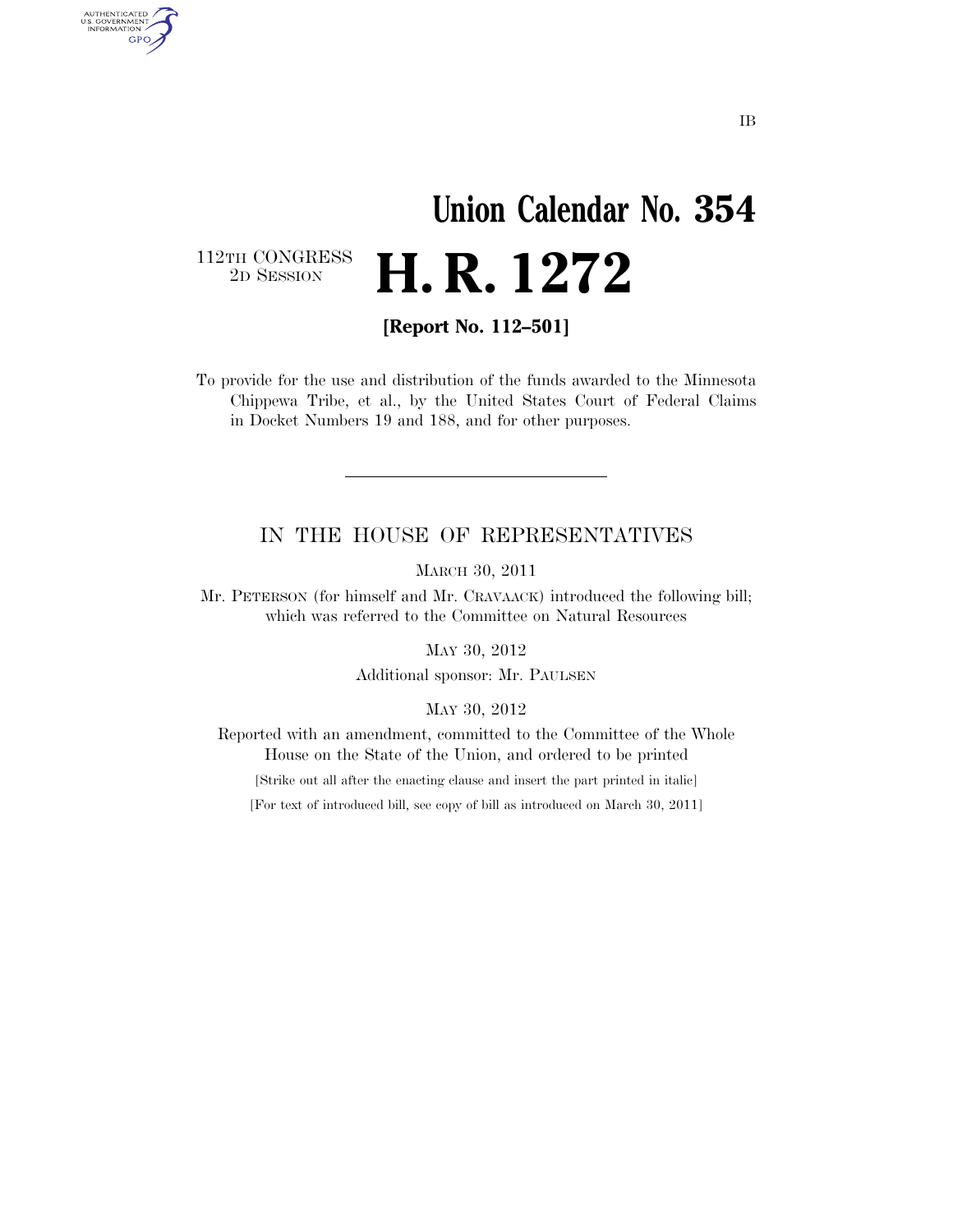### **A BILL**

2

To provide for the use and distribution of the funds awarded to the Minnesota Chippewa Tribe, et al., by the United States Court of Federal Claims in Docket Numbers 19 and 188, and for other purposes.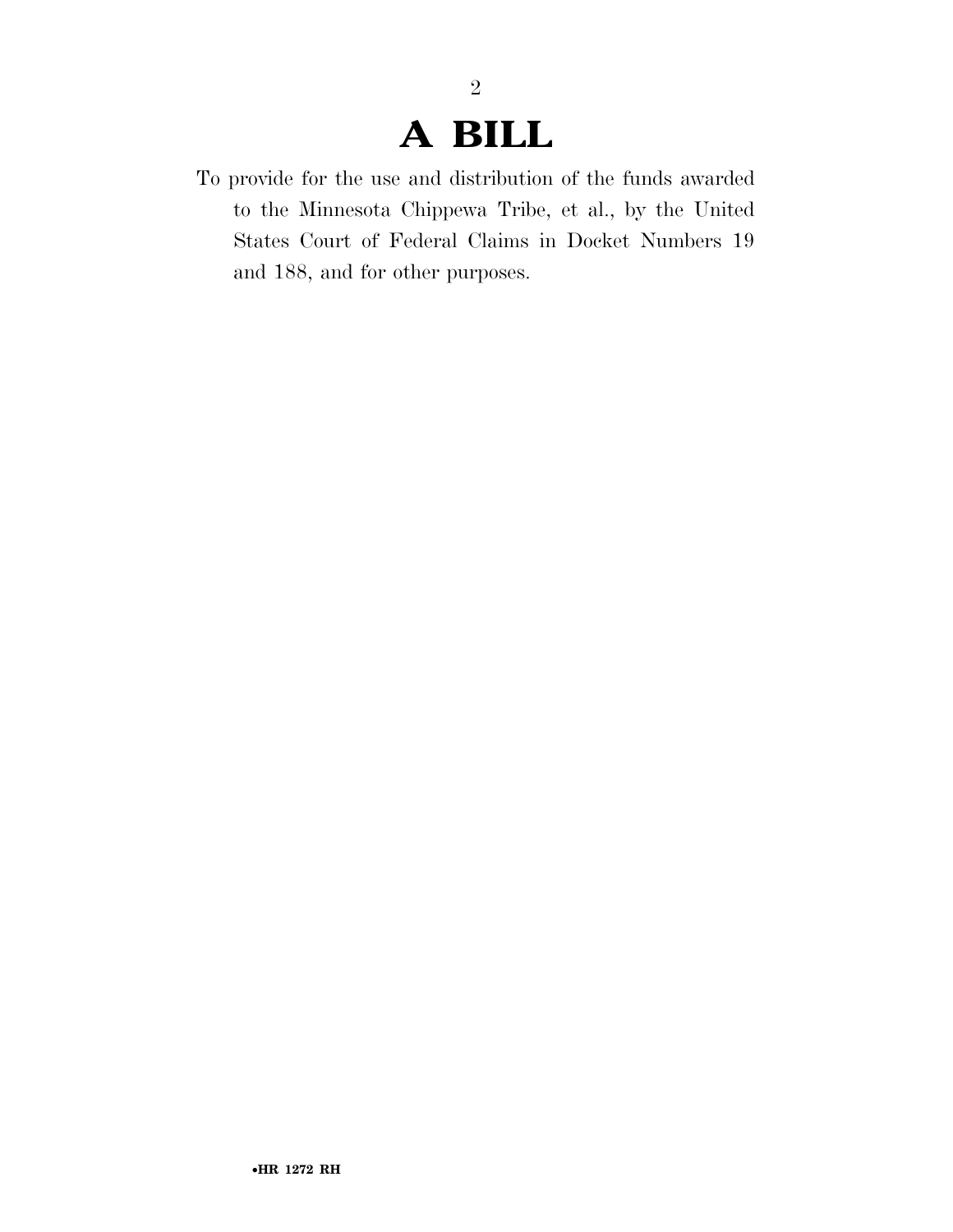*Be it enacted by the Senate and House of Representa- tives of the United States of America in Congress assembled, SECTION 1. SHORT TITLE. This Act may be cited as the ''Minnesota Chippewa Tribe Judgment Fund Distribution Act of 2012''. SEC. 2. FINDINGS. Congress finds the following: (1) On January 22, 1948, the Minnesota Chip-*

 *pewa Tribe, representing all Chippewa bands in Min- nesota except the Red Lake Band, filed a claim before the Indian Claims Commission in Docket No. 19 for an accounting of all funds received and expended pur- suant to the Act of January 14, 1889, 25 Stat. 642, and amendatory acts (hereinafter referred to as the Nelson Act).* 

 *(2) On August 2, 1951, the Minnesota Chippewa Tribe, representing all Chippewa bands in Minnesota except the Red Lake Band, filed a number of claims before the Indian Claims Commission in Docket No. 188 for an accounting of the Government's obligation to each of the member bands of the Minnesota Chip- pewa Tribe under various statutes and treaties that are not covered by the Nelson Act of January 14, 1889.*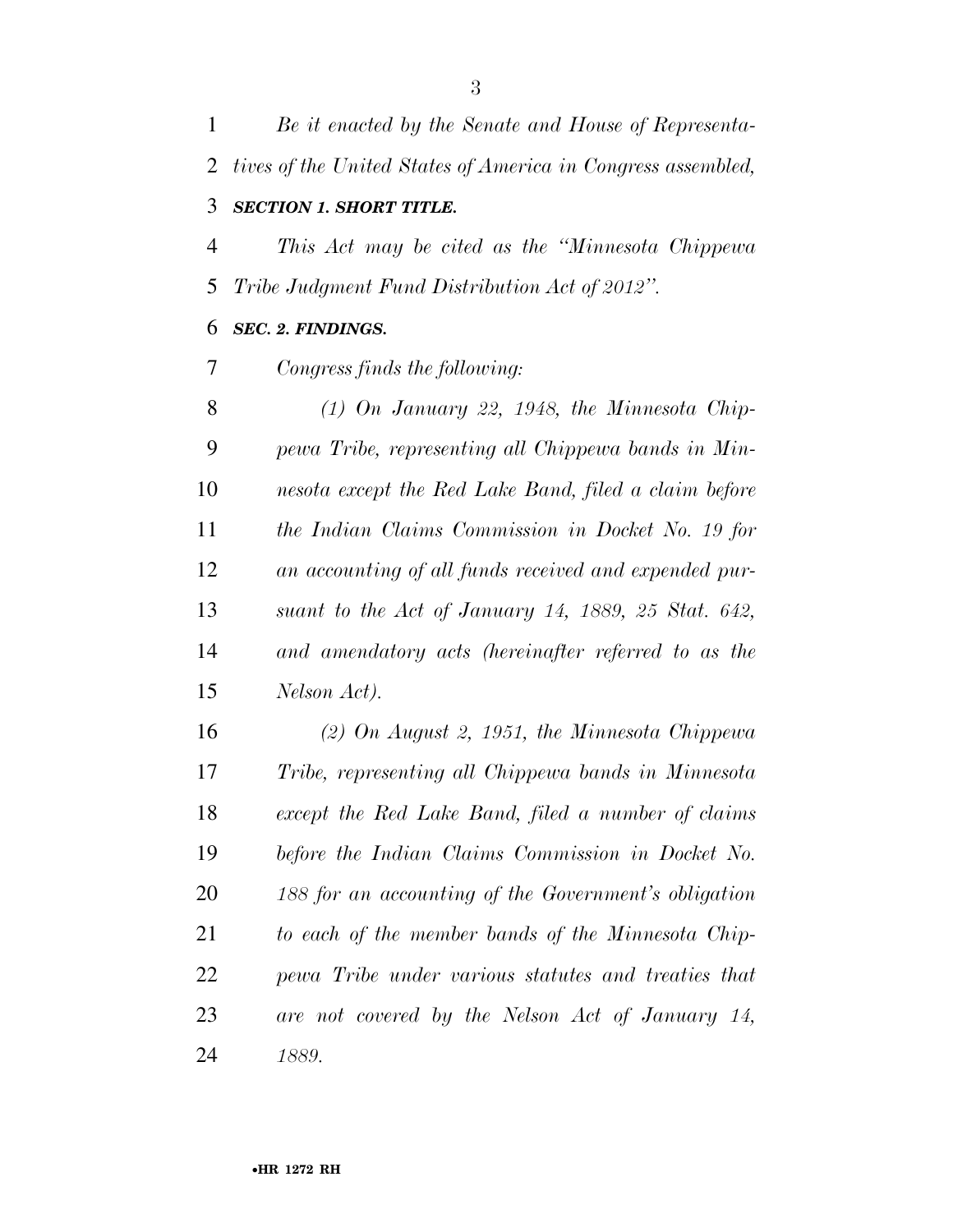| $\mathbf{1}$   | $(3)$ On May 17, 1999, a Joint Motion for Find-        |
|----------------|--------------------------------------------------------|
| 2              | ings in Aid of Settlement of the claims in Docket No.  |
| 3              | 19 and 188 was filed before the Court.                 |
| $\overline{4}$ | $(4)$ The terms of the settlement were approved by     |
| 5              | the Court and the final judgment was entered on May    |
| 6              | 26, 1999.                                              |
| 7              | $(5)$ On June 22, 1999, \$20,000,000 was trans-        |
| 8              | ferred to the Department of the Interior and deposited |
| 9              | into a trust fund account established for the bene-    |
| 10             | ficiaries of the funds awarded in Docket No. 19 and    |
| 11             | 188.                                                   |
| 12             | $(6)$ Pursuant to the Indian Tribal Judgment           |
| 13             | Funds Use or Distribution Act (25 U.S.C. 1401 et       |
| 14             | seq.), Congress must act to authorize the use or dis-  |
| 15             | tribution of the judgment funds.                       |
| 16             | $(7)$ On October 1, 2009, the Minnesota Chippewa       |
| 17             | Tribal Executive Committee passed Resolution 146-      |
| 18             | 09, approving a plan to distribute the judgment funds  |
| 19             | and requesting that the United States Congress act to  |
| 20             | distribute the judgment funds in the manner described  |
| 21             | by the plan.                                           |
| 22             | <b>SEC. 3. DEFINITIONS.</b>                            |
| 23             | For the purpose of this Act:                           |
| 24             | (1) AVAILABLE FUNDS.—The term "available               |
| 25             | funds" means the funds awarded to the Minnesota        |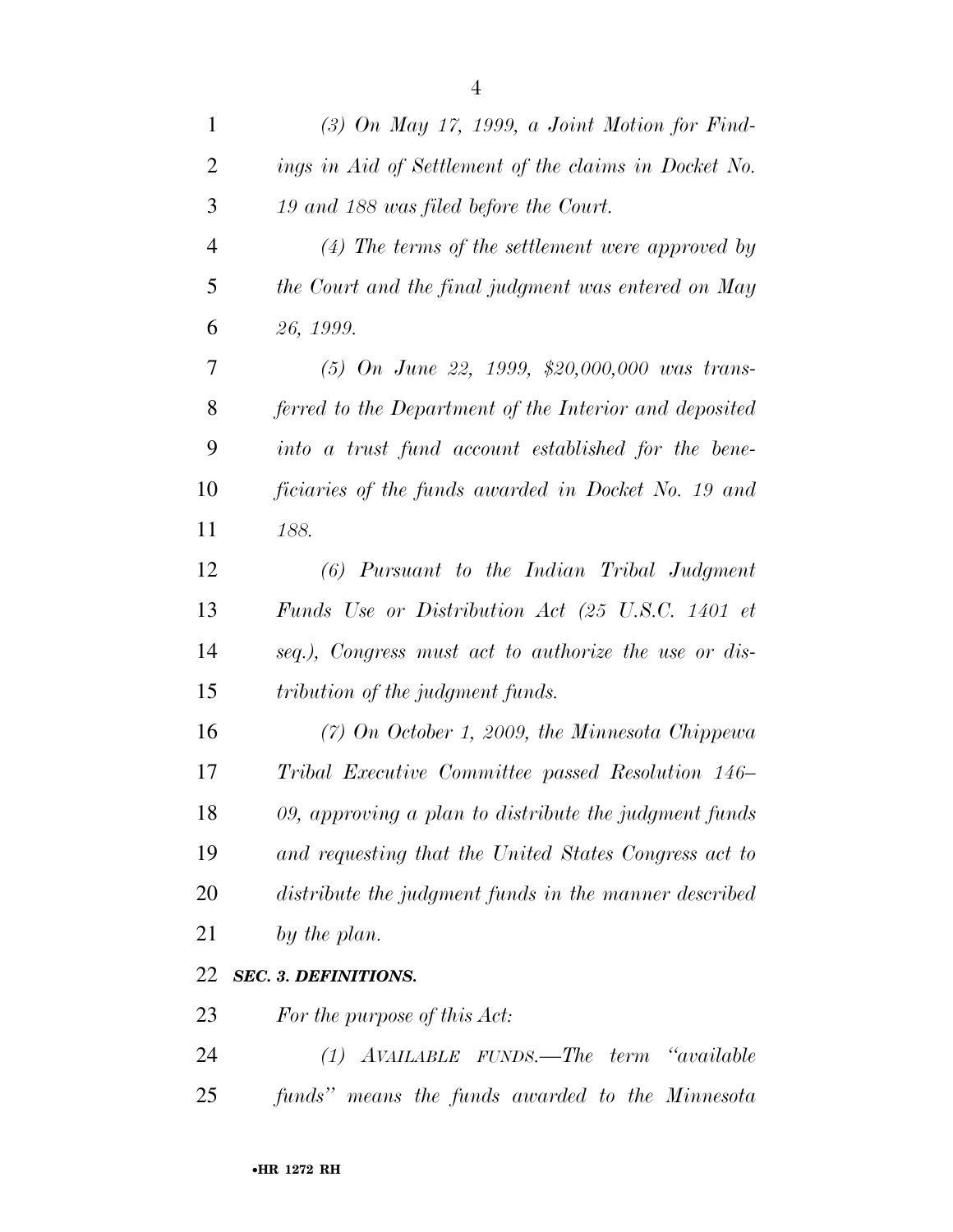| $\mathbf{1}$   | Chippewa Tribe and interest earned and received on           |
|----------------|--------------------------------------------------------------|
| $\overline{2}$ | those funds, less the funds used for payments author-        |
| 3              | ized under section 4.                                        |
| $\overline{4}$ | (2) BANDS.—The term "Bands" means the Bois                   |
| 5              | Forte Band, Fond du Lac Band, Grand Portage                  |
| 6              | Band, Leech Lake Band, Mille Lacs Band, and White            |
| 7              | Earth Band.                                                  |
| 8              | $(3)$ JUDGMENT FUNDS.—The term "judgment"                    |
| 9              | funds" means the funds awarded on May 26, 1999,              |
| 10             | to the Minnesota Chippewa Tribe by the Court of              |
| 11             | Federal Claims in Docket No. 19 and 188.                     |
| 12             | $(4)$ MINNESOTA CHIPPEWA TRIBE.—The term                     |
| 13             | "Minnesota Chippewa Tribe" means the Minnesota               |
| 14             | Chippewa Tribe, Minnesota, composed of the Bois              |
| 15             | Forte Band, Fond du Lac Band, Grand Portage                  |
| 16             | Band, Leech Lake Band, Mille Lacs Band, and White            |
| 17             | Earth Band. It does not include Red Lake Band of             |
| 18             | Chippewa Indians, Minnesota.                                 |
| 19             | (5) SECRETARY.—The term "Secretary" means                    |
| 20             | the Secretary of the Interior.                               |
| 21             | SEC. 4. LOAN REIMBURSEMENTS TO MINNESOTA CHIPPEWA            |
| 22             | <b>TRIBE.</b>                                                |
| 23             | (a) IN GENERAL.—The Secretary is authorized to re-           |
|                | 24 imburse the Minnesota Chippewa Tribe the amount of        |
|                | 25 funds, plus interest earned to the date of reimbursement, |
|                |                                                              |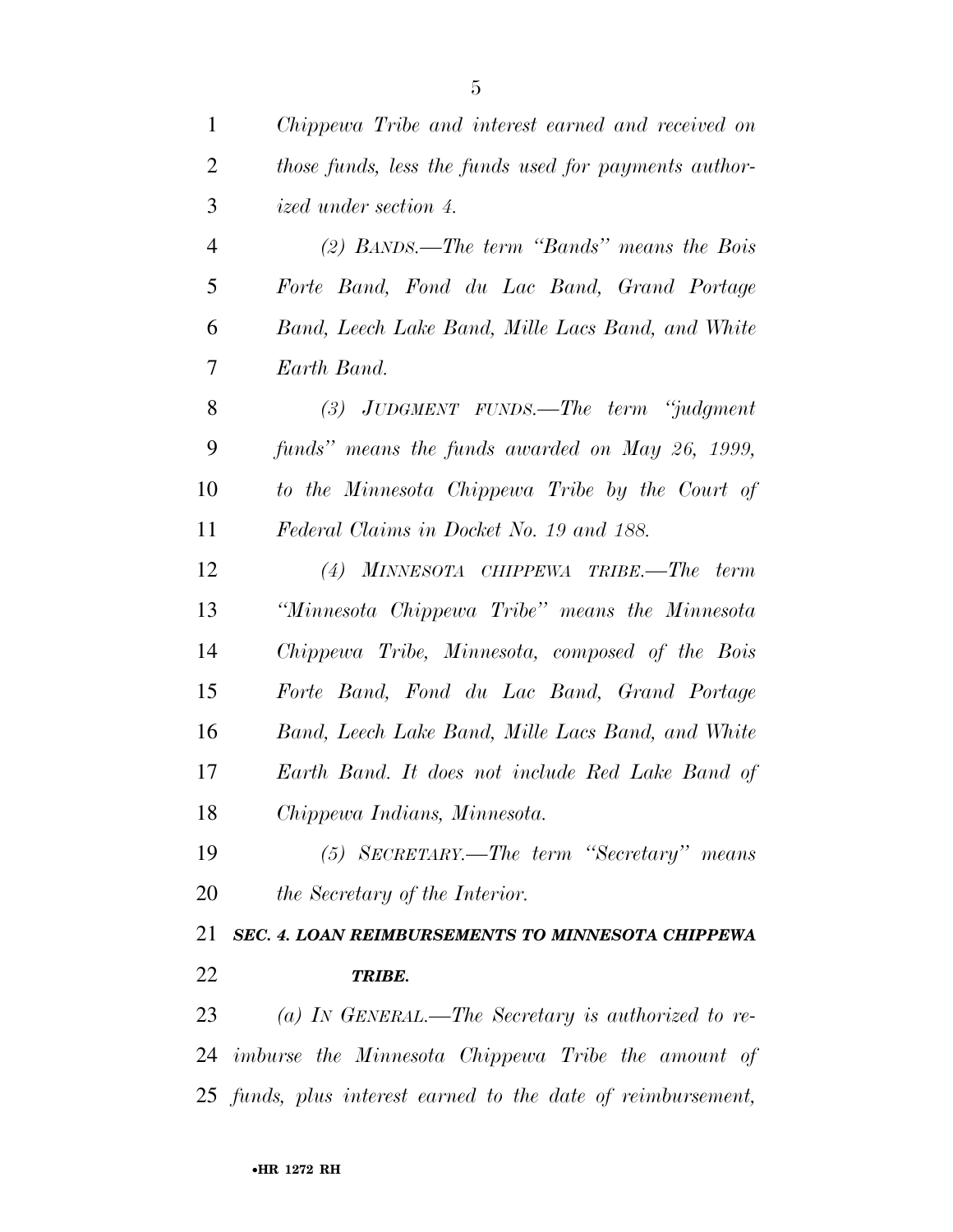*that the Minnesota Chippewa Tribe contributed for pay- ment of attorneys' fees and litigation expenses associated with the litigation of Docket No. 19 and 188 before the U.S. Court of Federal Claims and the distribution of judgment funds.* 

 *(b) CLAIMS.—The Minnesota Chippewa Tribe's claim for reimbursement of funds expended shall be—* 

 *(1) presented to the Secretary not later than 90 days after the date of enactment of this Act;* 

 *(2) certified by the Minnesota Chippewa Tribe as being unreimbursed to the Minnesota Chippewa Tribe from other funding sources;* 

 *(3) paid with interest calculated at the rate of 6.0 percent per annum, simple interest, from the date the funds were expended to the date the funds are re-imbursed to the Minnesota Chippewa Tribe; and* 

 *(4) paid from the judgment funds prior to the division of the funds under section 5.* 

#### *SEC. 5. DIVISION OF JUDGMENT FUNDS.*

 *(a) MEMBERSHIP ROLLS.—Not later than 90 days after the date of the enactment of this Act, the Minnesota Chippewa Tribe shall submit to the Secretary updated membership rolls for each Band, which shall include all en-rolled members the date of the enactment of this Act.*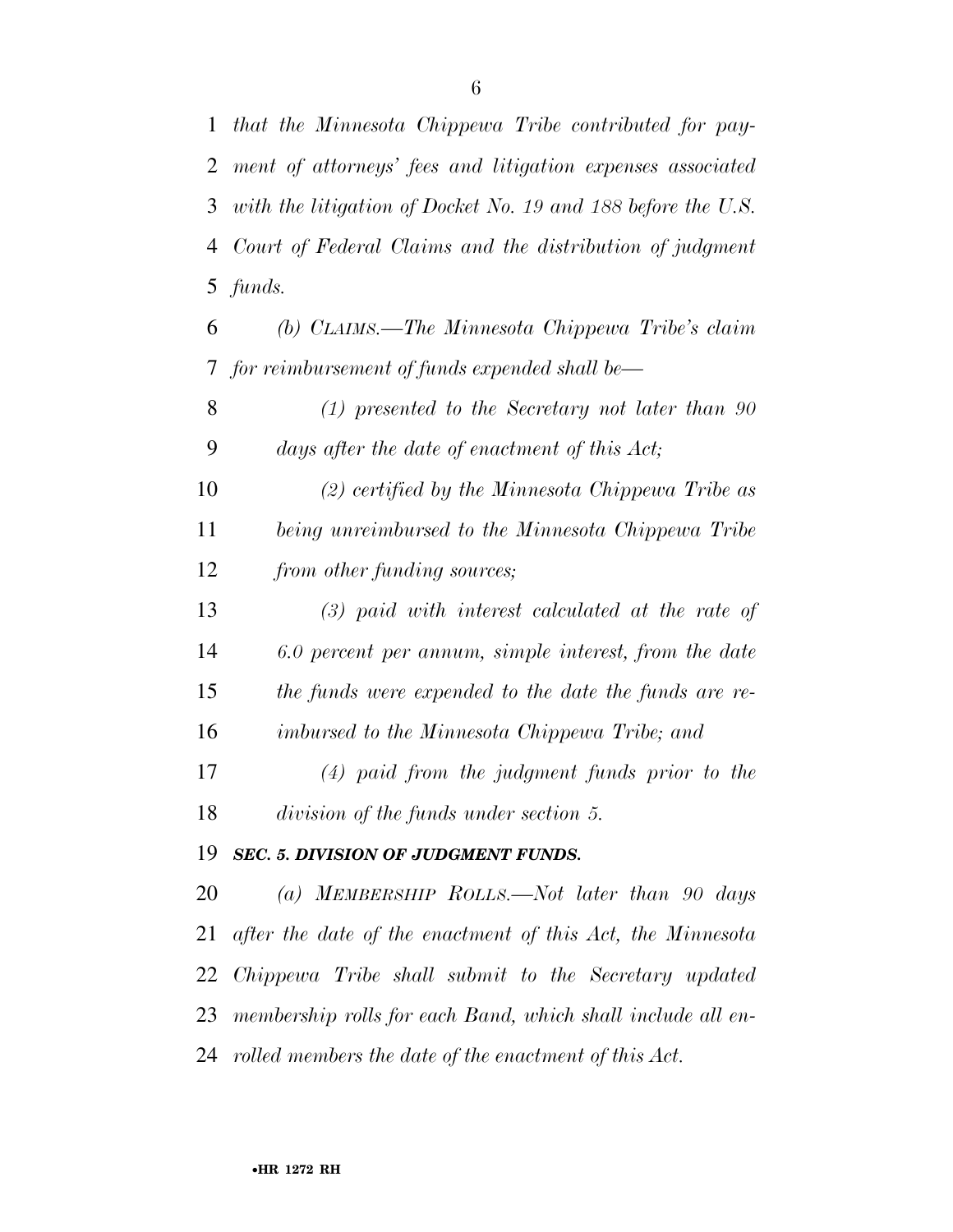| 1              | (b) DIVISIONS.—After all funds have been reimbursed             |
|----------------|-----------------------------------------------------------------|
| 2              | under section 4, and the membership rolls have been up-         |
| 3              | dated under subsection $(a)$ , the Secretary shall—             |
| $\overline{4}$ | $(1)$ set aside for each Band a portion of the                  |
| 5              | available judgment funds equivalent to \$300 for each           |
| 6              | member enrolled within each Band; and                           |
| 7              | $(2)$ after the funds are set aside in accordance               |
| 8              | with paragraph $(1)$ , divide 100 percent of the remain-        |
| 9              | ing funds into equal shares for each Band.                      |
| 10             | (c) SEPARATE ACCOUNTS.—The Secretary shall—                     |
| 11             | $(1)$ deposit all funds described in subsection                 |
| 12             | $(b)(1)$ into a "Per Capita" account for each Band;             |
| 13             | and                                                             |
| 14             | $(2)$ deposit all funds described in subsection                 |
| 15             | $(b)(2)$ into an "Equal Shares" account for each Band.          |
| 16             | (d) WITHDRAWAL OF FUNDS.—After the Secretary de-                |
| 17             | posits the available funds into the accounts described in sub-  |
| 18             | section (c), a Band may withdraw all or part of the monies      |
| 19             | <i>in its account.</i>                                          |
| 20             | (e) DISBURSEMENT OF PER CAPITA PAYMENTS.—All                    |
|                | 21 funds described in subsection $(b)(1)$ shall be used by each |
| 22             | Band only for the purposes of distributing one \$300 pay-       |
| 23             | ment to each individual member of the Band. Each Band           |
| 24             | $may-$                                                          |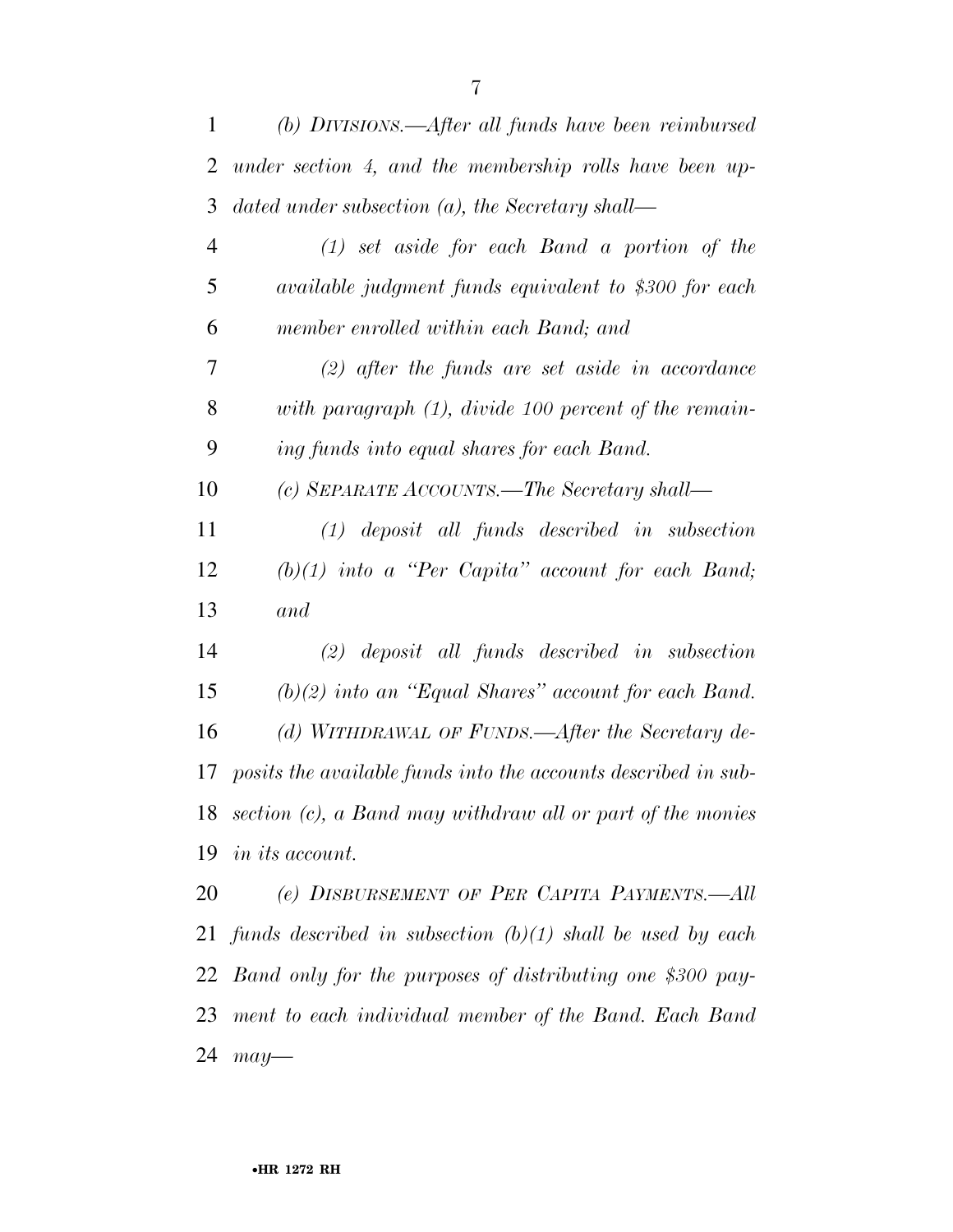*(1) distribute the \$300 payment to the parents or legal guardians on behalf of each dependent Band member instead of distributing such \$300 payment to the dependent Band member; or* 

 *(2) deposit into a trust account the \$300 pay- ment to each dependent Band member for the benefit of such dependent Band member, to be distributed under the terms of such trust.* 

 *(f) DISTRIBUTION OF UNCLAIMED PAYMENTS.—One year after the funds described in subsection (b)(1) are made available to the Bands, all unclaimed payments described in subsection (e) shall be returned to the Secretary, who shall divide these funds into equal shares for each Band, and deposit the divided shares into the accounts described in subsection (c)(2) for the use of each Band.* 

 *(g) LIABILITY.—If a Band exercises the right to with- draw monies from its accounts, the Secretary shall not re- tain liability for the expenditure or investment of the mon-ies after each withdrawal.* 

#### *SEC. 6. GENERAL PROVISIONS.*

 *(a) PREVIOUS OBLIGATIONS.—Funds disbursed under this Act shall not be liable for the payment of previously contracted obligations of any recipient as provided in Pub-lic Law 98–64 (25 U.S.C. 117b(a)).*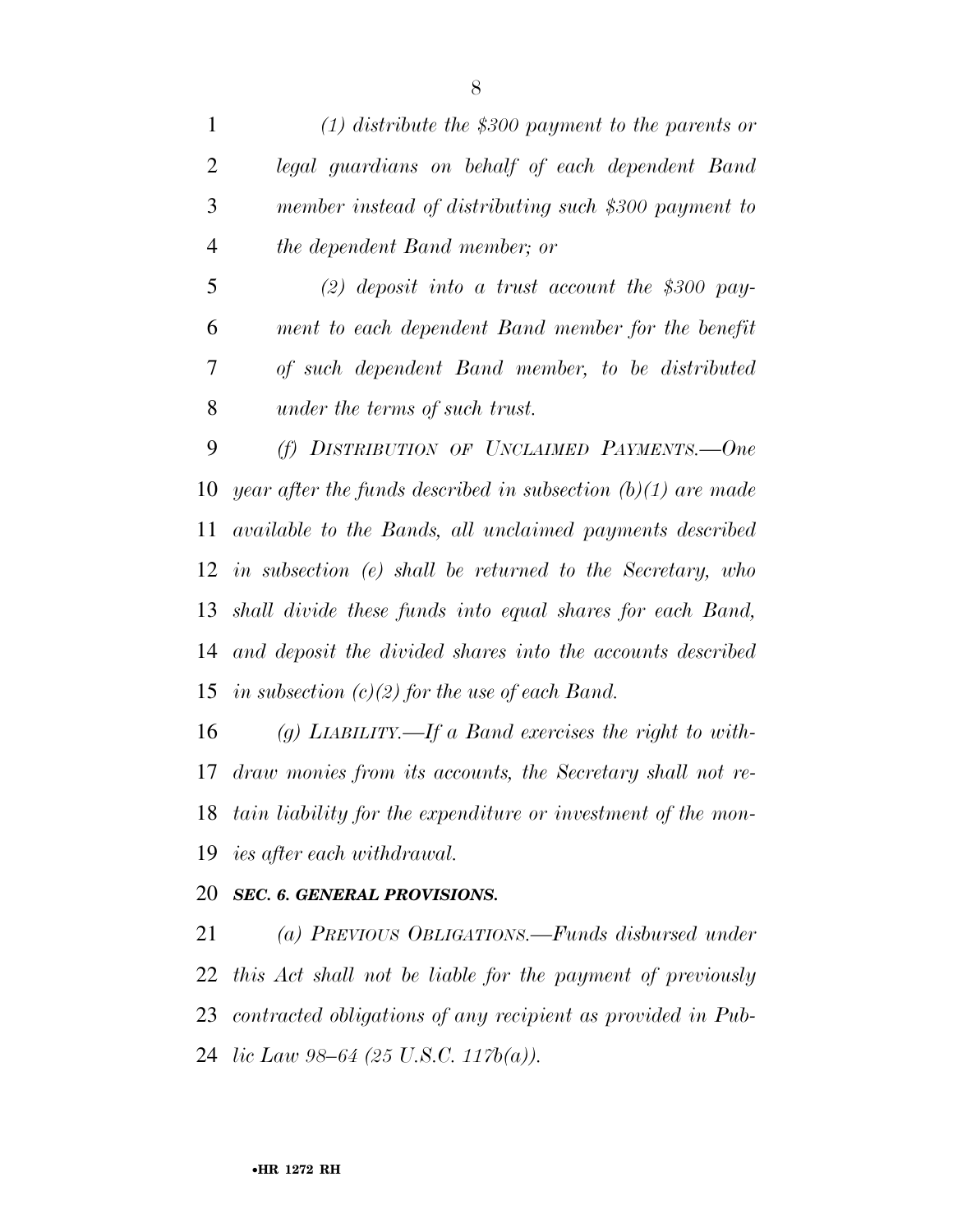*(b) INDIAN JUDGMENT FUNDS DISTRIBUTION ACT.— All funds distributed under this Act are subject to the provi- sions in the Indian Judgment Funds Distribution Act (25 U.S.C. 1407).*